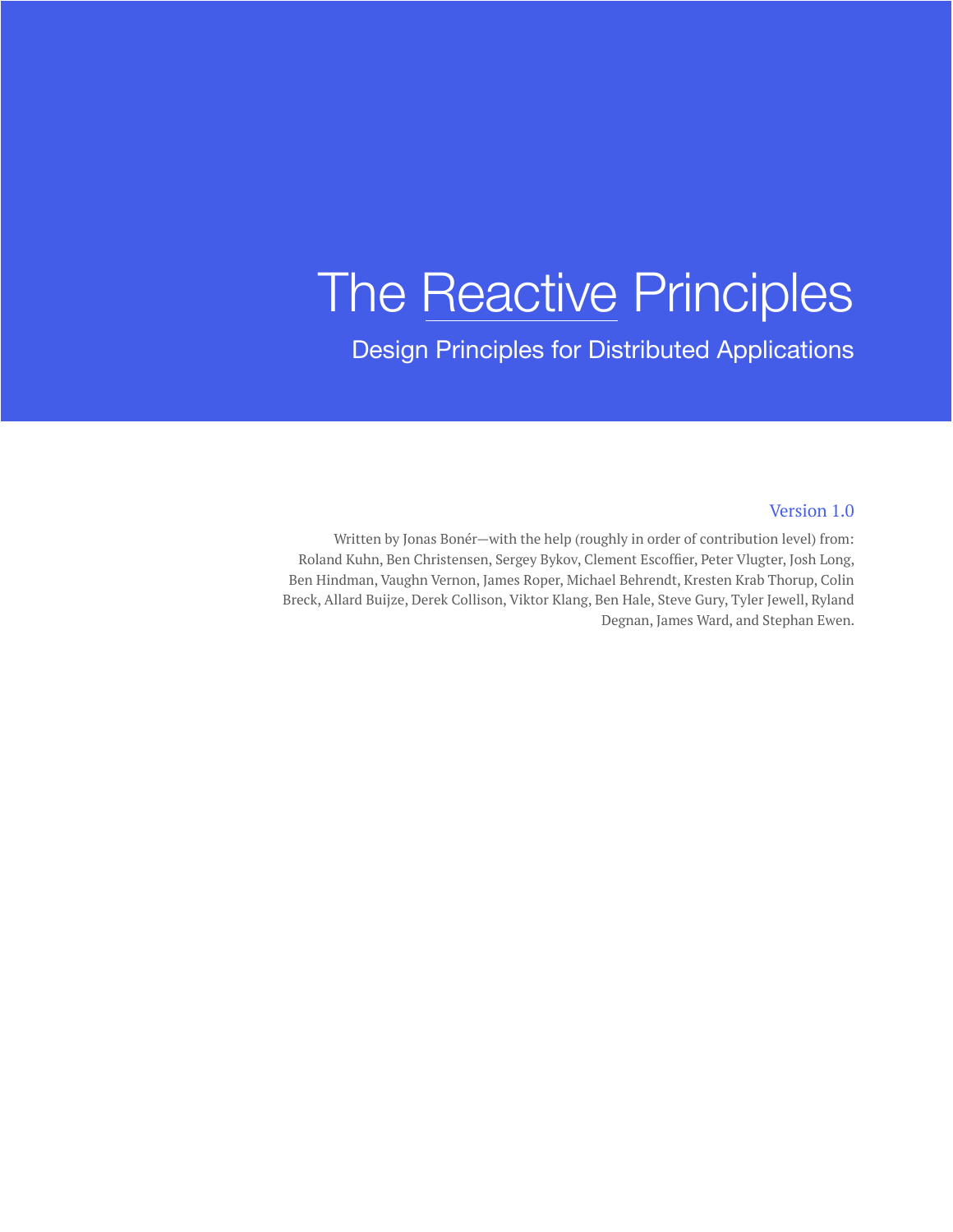# **About This Document**

This document provides guidance and techniques established among experienced Reactive practitioners for building individual services, applications, and whole systems. As a companion to the Reactive Manifesto, it incorporates the ideas, paradigms, methods, and patterns from both Reactive Programming and Reactive Systems into a set of practical principles that software architects and developers can apply in their transformative work.

Our purpose is to help businesses realize the efficiencies inherent to using Reactive. Our collective experience shows that these principles enable the design and implementation of highly concurrent and distributed software that is performant, scalable, and resilient, while at the same time conserving resources when deploying, operating, and maintaining it. Further application of Reactive principles will allow us as a society to depend on software for making our diverse and distributed civilization more robust.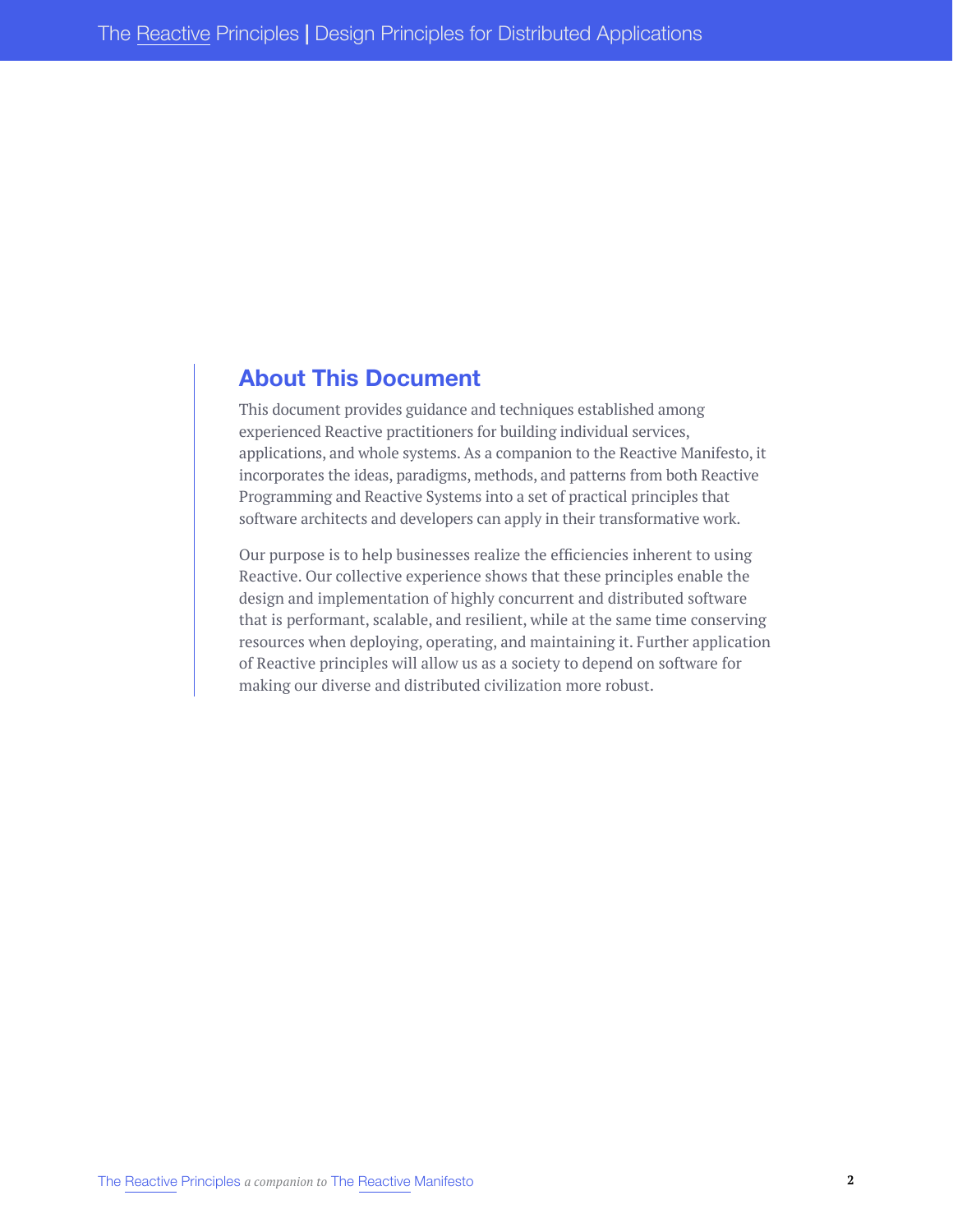# **Table of Contents**

| $\mathbf{1}$ | <b>Design Principles for Cloud Native Applications</b>                                                   |
|--------------|----------------------------------------------------------------------------------------------------------|
| 4            | <b>Design Principles for Edge Native Applications</b>                                                    |
| 7            | <b>The Reactive Principles</b>                                                                           |
| 7            | I. Stay Responsive<br>Always respond in a timely manner                                                  |
| 8            | II. Accept Uncertainty<br>Build reliability despite unreliable foundations                               |
| 8            | III. Embrace Failure<br>Expect things to go wrong and design for resilience                              |
| 9            | <b>IV. Assert Autonomy</b><br>Design components that act independently and interact collaboratively      |
| 10           | V. Tailor Consistency<br>Individualize consistency per component to balance availability and performance |
| 10           | VI. Decouple Time<br>Process asynchronously to avoid coordination and waiting                            |
| 11           | VII. Decouple Space<br>Create flexibility by embracing the network                                       |
| 12           | VIII. Handle Dynamics<br>Continuously adapt to varying demand and resources                              |
| 12           | <b>The Reactive Patterns</b>                                                                             |
| 13           | 1. Partition State<br>Divide state into smaller chunks to leverage parallelism of the system             |
| 13           | 2. Communicate Facts<br>Choose immutable event streams over mutable state                                |
| 14           | 3. Isolate Mutations<br>Contain and isolate mutable state using bulkheads                                |
| 14           | 4. Coordinate Dataflow<br>Orchestrate a continuous steady flow of information                            |
| 15           | 5. Localize State<br>Take ownership of data by co-locating state and processing                          |
| 16           | 6. Observe Communications<br>Understand your system by looking at its dynamics.                          |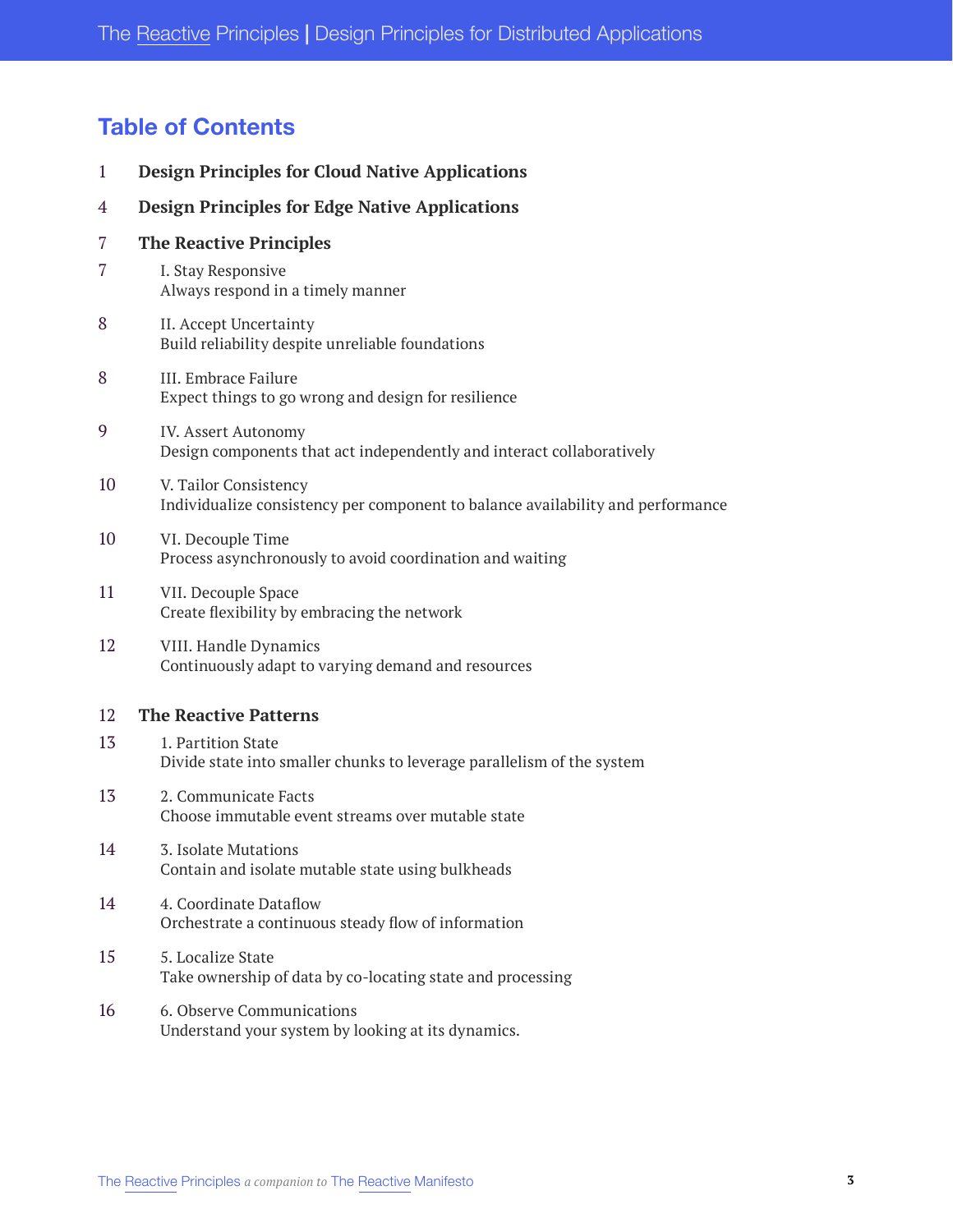# <span id="page-3-0"></span>**Design Principles for Cloud Native Applications**

Organizations are moving business critical applications to the cloud for a reason. The cloud enables fast time-to-market and turn-around time. It facilitates elasticity and high-availability. Applications can leverage both private and public clouds, and these hybrid cloud applications combine in-house data centers and ephemeral resources, allowing cost optimization, ownership, and flexibility. In addition, public cloud providers promote energy efficiency and geo-distribution to improve user experience and disaster recovery.

The cloud platform offers a radically different architecture than that of a traditional single-machine monolith and requires new tools, practices, design, and architecture to navigate efficiently. The cloud's distributed nature, brings its own set of concerns. Cloud applications must manage uncertainty and non-determinism; distributed state and communication; failure detection and recovery; data consistency and correctness; message loss, partitioning, reordering, and corruption.

Infrastructure can hide some of the complexity inherent in a distributed system, but not completely. Cooperation between the application layer and the infrastructure layer is required for a system to provide a complete and coherent user experience maintaining end-to-end guarantees.

#### **What is a Cloud Native application?**

A "cloud native" application, like all *native* species, has adapted and evolved to be maximally efficient in its environment: the cloud. The cloud is a harsher environment for applications than those of the past, in particular, than the idealistic environment of a dedicated single node system. In the cloud, an application becomes distributed. Thus, it is forced to be resilient to hardware/network unpredictability and unreliability, i.e., from varying performance to all-out failure.

The bad news is that ensuring responsiveness and reliability in this harsh environment is difficult. The good news is that the applications we build after embracing this environment better match how the real world actually works. This in turn, provides better experiences for our users, whether humans or software.

The constraints of the cloud environment, that make up the "cloud operating model," include:

- Applications are limited in the ability to scale vertically on commodity hardware which typically leads to having many isolated autonomous services (often called microservices).
- All inter-service communication takes place over unreliable networks.
- You must operate under the assumption that the underlying hardware can fail or be restarted or moved at any time.
- The services need to be able to detect and manage failure of their peers—including partial failures.
- Strong consistency and transactions are expensive. Because of the coordination required, it is difficult to make services that manage data available, performant, and scalable.

Therefore, a Cloud Native application is designed to leverage the cloud operating model. It is predictable, decoupled from the infrastructure, right-sized for capacity, and enables tight collaboration between development and operations. It can be decomposed into loosely-coupled, independently-operating services that are resilient from failures, driven by data, and operate intelligently across geographic regions.

While Cloud Native applications always have a clean separation of state and compute, there are two major classes of Cloud Native applications: *stateful* and *stateless*. Each class addresses and excels in a different set of use-cases; non-trivial modern Cloud Native applications are usually a combination and composition of the two.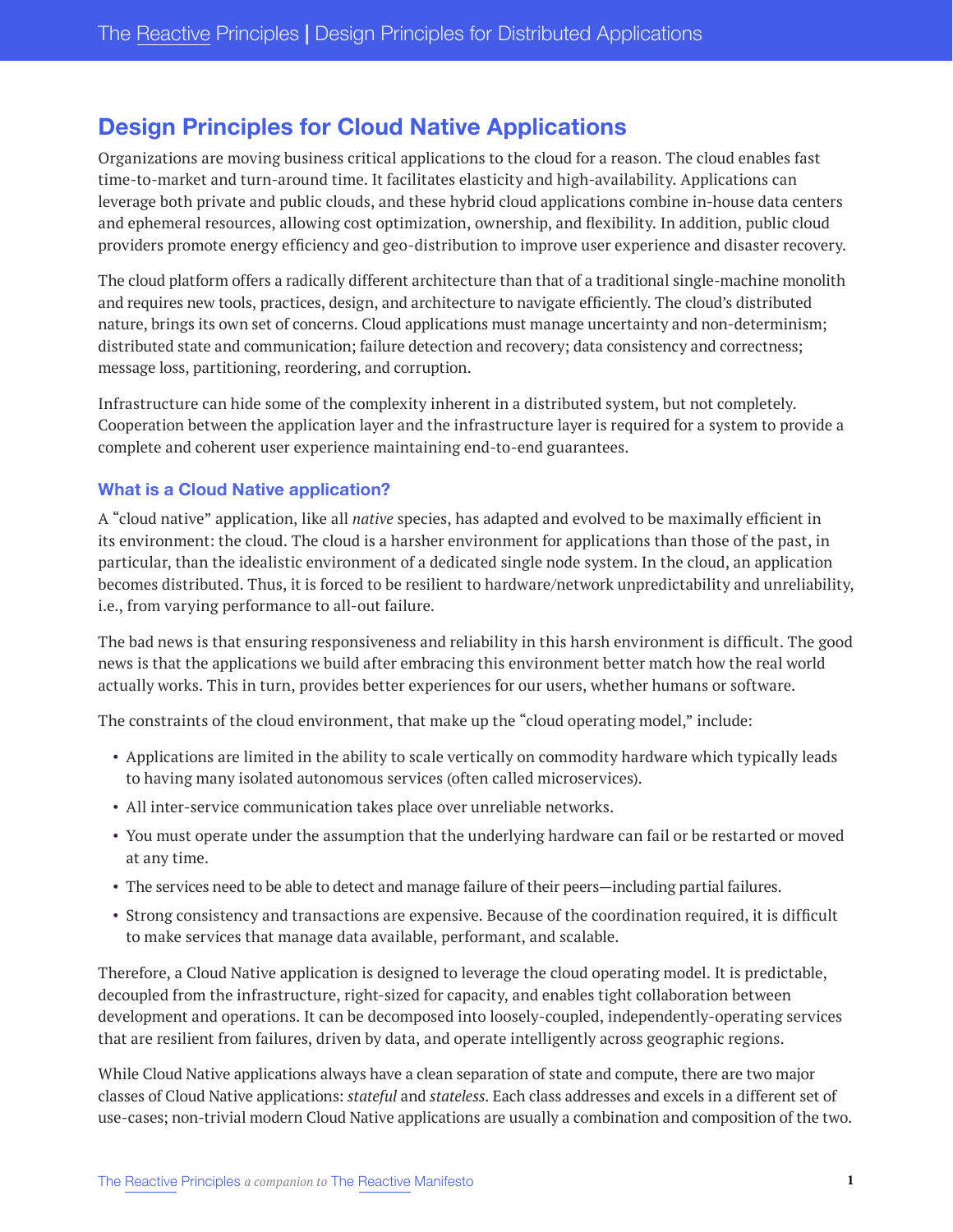#### **Reactive Cloud Native applications**

*Reactive* is a different approach to thinking, designing, building, and reasoning about software systems—in particular distributed, highly concurrent, and data-intensive applications—that maximizes our chances of success in building Cloud Native applications.

In a distributed system, we can't maintain the idealistic, strongly consistent, minimal latency, closedworld models of the single node system. In many cases, calls that would otherwise be local, in-process, must now become remote unreliable network calls. Portions of the system on different hardware can fail at any time, introducing the risk of partial failures; we are forced to relax the requirements (past traditional expectations) in order to stay available and scalable.

Reactive is a proven approach to solving everyday problems before they manifest, in the most efficient way possible. It is based on understanding and accepting the nature and challenges of distributed systems and embracing their inherent uncertainty, and the constraints of the hardware and the network. The model and semantics we end up with after exploiting these constraints and applying a Reactive design puts us in a much better position to address its challenges.

Reactive helps to ensure that Cloud Native applications are:

- Responsive: serve data and react to change in a timely fashion
- Resilient: always available and self-healing
- Elastic: allowing for scaling out and in, horizontally, on-demand, through efficient management of state, resources, and communication—locally as well as distributed.

Reactive helps us reap these benefits while nudging us toward better designs and away from less beneficial ones such as shared mutable state, synchronous communication, blocking I/O, and strongly coupled service architectures. Other benefits include services that require less code and a shorter time-to-market, resulting in better maintainability and extensibility over time.

Reactive helps us more naturally model the intrinsically asynchronous and potentially unbounded nature of data streams in the real world. When applied consistently, Reactive gives us a unified approach to addressing both stateless and stateful use-cases through efficient integration and composition of disparate data and services—qualities that are ideal in the orchestration and integration-centric world of distributed systems.

#### **Why is Cloud Native infrastructure not enough?**

Cloud Native applications need both a scalable and available *infrastructure layer* (e.g. **[Kubernetes](https://kubernetes.io/)** and its **[ecosystem of tools](https://www.cncf.io/)**) and a scalable and available *application layer*. The infrastructure layer excels in managing, orchestrating, scaling, and ensuring the availability of "empty boxes" of software: the containers. Managing containers only gets you halfway there. Of equal importance is what you put inside the boxes, and how you stitch them together into a single coherent system.

Kelsey Hightower elegantly described **[the problem](https://twitter.com/kelseyhightower/status/1249888627561136129)**: "There's a ton of effort attempting to "modernize" applications at the infrastructure layer, but without equal investment at the application layer, think frameworks and application servers, we're only solving half the problem. Even with the best orchestration, logging, security, and debugging infrastructure, code has to be written to make the best use of it."

Both the infrastructure and application layers are equally important and need to work in concert to deliver a holistic and consistent user experience. They manage resilience and scalability at distinct granularity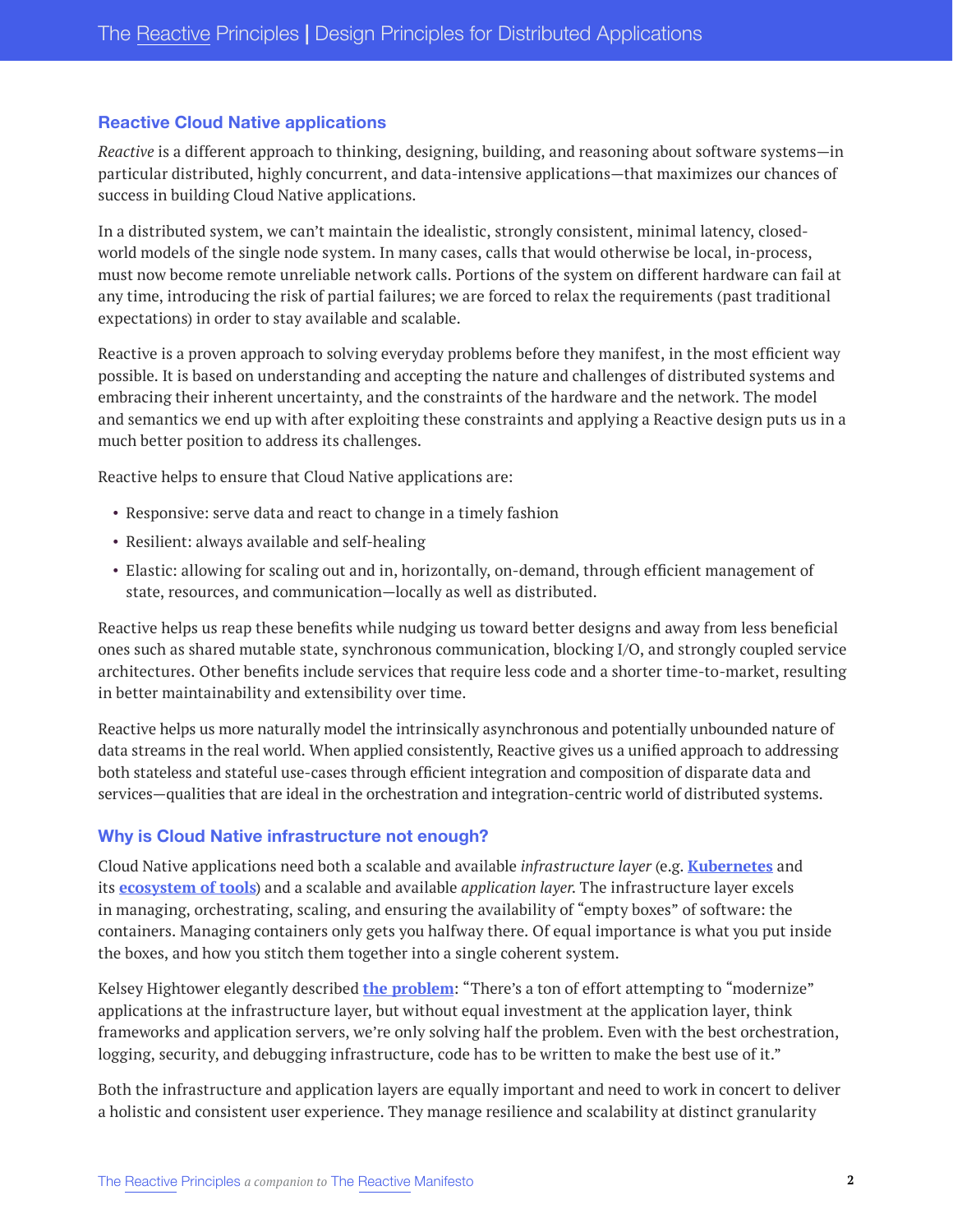levels in the application stack. The application layer allows for fine-grained entity-level management of resilience and scalability, working closely with the application code, while the infrastructure layer is more coarse-grained. In a way, the infrastructure layer acts as a "Cloud OS", where the containers are similar to processes, each with a certain level of isolation, resource management, and resiliency. The "Cloud OS" provides basic features such as persistence, I/O, communication, monitoring, and deployment. The application logic lives within these containers utilizing the services provided by the "Cloud OS" but still must be properly designed and put together to deliver a complete end-user application.

The **[Reactive Principles](#page-9-0)** show the way:

- Reactive Cloud Native applications are more efficient. If cloud infrastructure is about making more efficient use of infrastructure resources like machines, networks, and operating systems, then Reactive Cloud Native applications are about making more efficient use of application resources like data, threads, and CPUs.
- Reactive Cloud Native applications are more robust. If cloud infrastructure provides mechanisms to restart failing nodes, re-route failing requests, and provision new infrastructure capacity, Reactive Cloud Native applications provide modern and improved mechanisms to handle application lifecycle changes, intelligently recover from failed requests, and accommodate service and topology changes.
- Reactive Cloud Native applications are more manageable, adaptable, and agile. If cloud infrastructure provides mechanisms for managing ever-changing physical infrastructure, Reactive Cloud Native applications provide clear management, tooling, insights, and operational support for changes to routing, sharding, threading, topology, and more.

Now that we've established the motivation for Reactive Cloud Native applications, let's review the **[Reactive](#page-9-0)  [principles](#page-9-0)** and **[patterns](#page-14-2)** that you can employ to ensure that your systems achieve these goals.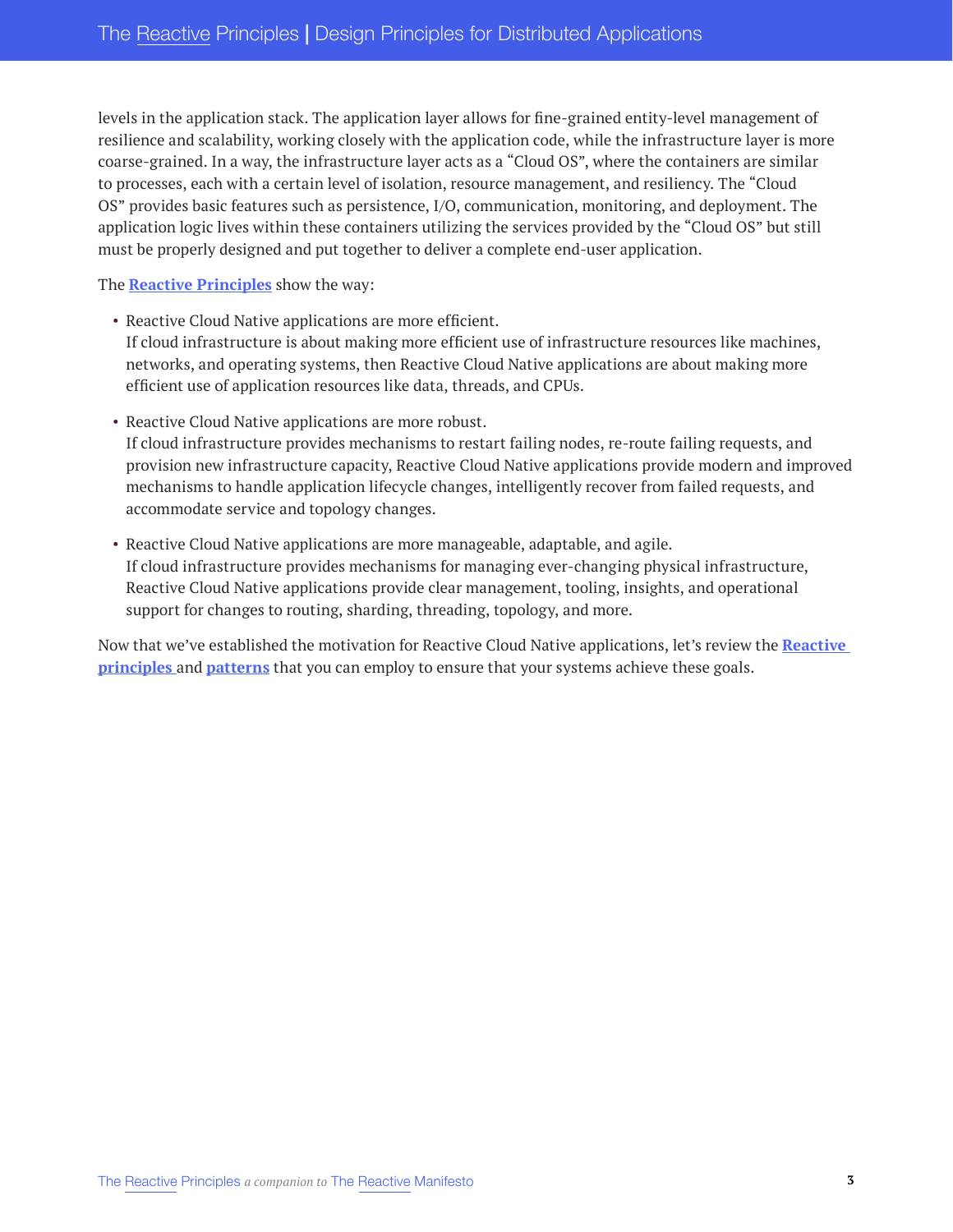# <span id="page-6-0"></span>**Design Principles for Edge Native Applications**

#### **What is an Edge Native application?**

With the advent of more and more programmable devices around us, we find ourselves being supported by and collaborating with programs and machines, be that in our homes, in public spaces, or at work. Many of these interactions are local in nature. Some are personal, such as controlling smart home equipment or checking into a hotel, using your phone for everything including unlocking your room. Others have become an integral part of doing business such as attaching the manifest and order information to goods, registering them at each transportation or processing step, and possibly in the future exchanging payment and invoice to locally conclude a deal. Making these interactions dependable requires independence from faraway components or even the availability of an Internet connection—it must suffice for two edge devices to momentarily communicate with one another.

This basic principle is what defines *Edge Native* applications: they are created for use-cases whose essential characteristics are local and they are expected to be resilient and work as reliably as a door handle. They are thus only loosely coupled to global or central infrastructure and continue to function under adverse conditions; these are precisely the same qualities that allowed humankind to develop all the astonishing achievements we mostly take for granted today. Edge Native applications continue this line by focusing on the utmost resilience.

#### **How does Edge Native relate to Cloud Native or IoT?**

The definition of Edge Native given above sets a strong focus on the autonomy afforded by programmable edge devices, it is thus intended as a clear delineation from other approaches that include central components. Cloud Native applications make good use of the reliable offering of centrally managed and deployed services within the environment specifically created to this end by cloud data centers. Where reasonable and affordable, this environment can be replicated on-site, with the same benefits, but also with the same drawback in terms of local autonomy: *the function of individual devices hinges upon the reachability and availability of central components*. Where such a single point of failure is unacceptable, Edge Native provides the answer.

The structure of IoT deployments today is rooted in a cloud-based architecture as well, where edge devices perform only limited processing while the focal point for data collection and decision making is centralized. This is usually achieved by deploying a broker within the local network—presenting straight-forward service discovery as well as a single point of failure—and having that broker connect to a Cloud Native application; it can, therefore, be characterized as Cloud Native with outposts. This shares the same characteristic of centralization with Cloud Native that distinguishes this approach from the uncompromising resilience required by true Edge Native applications.

In general, Edge Native applications do not require any central component, not even a centrally provided network infrastructure. They still work when all they can do is reach physically neighboring devices via local radio connections like Bluetooth, Zigbee, or ultra-wideband (UWB). Since this is a significant restriction, Edge Native applications will often be complemented by Cloud Native or IoT applications for those parts of the overall system functionality that do not require local resilience or that naturally belong to the cloud.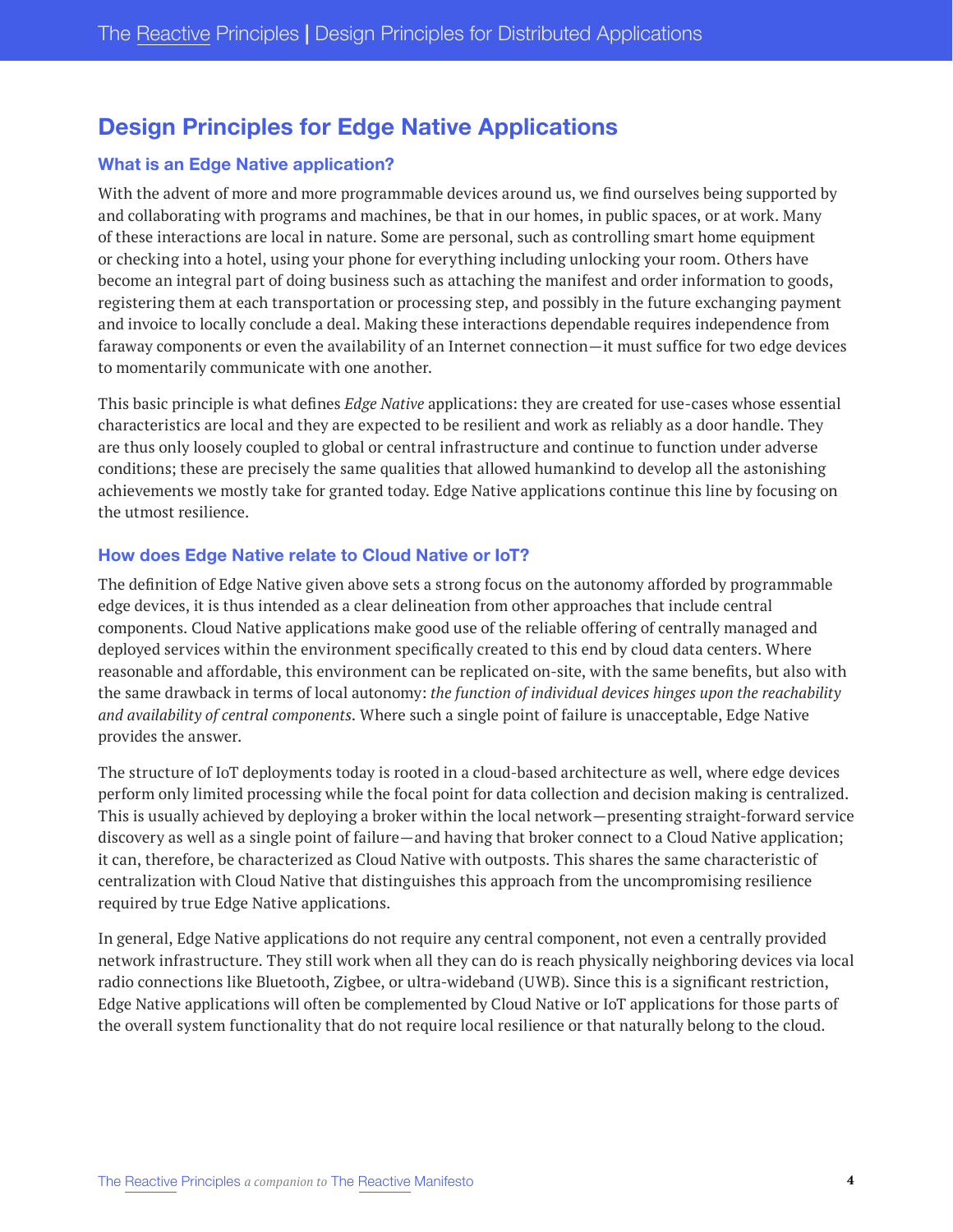#### **Edge Native imposes constraints on design and implementation**

It lies in the nature of Edge Native applications that the programmer cannot rely upon several common approaches employed in classical desktop applications or cloud services. In particular:

- The application's resources are limited to what the hosting edge device can offer; additional resources for processing and storage may only be contracted from network peers once suitable decentralized services are locally reachable.
- A consistent worldview spanning more than the currently visible devices is unattainable, and even locally it can be forbiddingly expensive to form consensus among larger groups of devices.
- Communication between devices allows for unreliable and possibly slow network links, for example in mesh networks with multiple hops. While better reliability is attainable in some situations, the system would be fragile if it was built on the assumption of reliable and fast communication.
- Devices can fail or be restarted at any time, or the application may be temporarily suspended to give resources to another one.
- Devices can move between different locations or local networks, for example, because they are mounted on vehicles or movable goods; this may make them unreachable from previously joined networks.
- Due to the points above, all communication partners need to be treated as temporarily connected only; this will become increasingly relevant as intelligent edge devices form denser networks and their usage becomes more flexible and mobile.

From these constraints, it follows that Edge Native applications are built on a programming model that acknowledges the fact that decisions must be based on the incomplete information that is locally available, and therefore, might need to be revised later if they are recognized as faulty.

Much of the effort in creating Edge Native applications goes into the proper design of communication protocols between different apps as well as between instances of the same application on multiple devices. The flow of information needs to be shaped such that the aforementioned programming model can indeed allow the best possible decisions to be made with local knowledge, keeping in mind potential conflicts to be detected and remedied.

The resilience in Edge Native applications is achieved by a higher degree of redundancy, the same information is replicated on many devices to allow timely usage in the face of unreliable communication. This principle successfully works in all biological systems, down to the DNA.

It is also often helpful to run the same inference algorithms multiple times, wherever they are needed, instead of relying on a single location and spreading the results; this mirrors the simultaneous observation and analysis of a traffic situation by all involved car drivers.

As such, these constraints bring the creation of Edge Native application closer to how we would think about formulating processes among groups of humans, taking away some of the convenient higher-level abstractions we are used to in the cloud and making the design more tangible.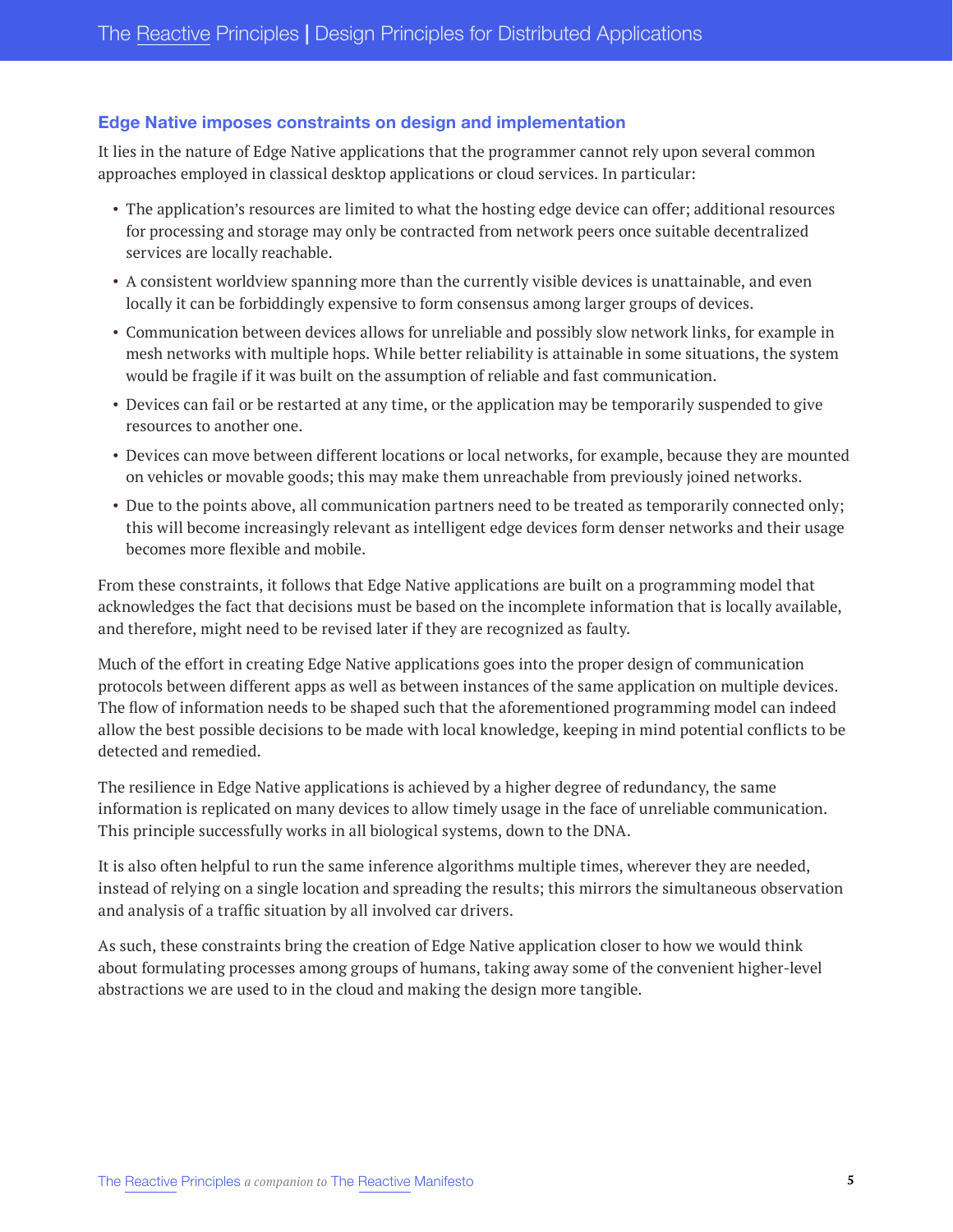#### **Edge Native applications need to be Reactive**

The **[Reactive Manifesto](https://www.reactivemanifesto.org/)** was written in 2013 with Cloud Native applications in mind; its main point was to acknowledge that we need a truly distributed application design in order to realize the gains offered by cloud infrastructure. The core tenets of *responsiveness* and *resilience* directly apply to Edge Native applications as well, which are naturally *message-driven*, while *elasticity* plays a different role: due to their local nature and their focus on peer-to-peer communication Edge Native applications are inherently scalable—even globally—as long as the locally necessary information for taking decisions fits on each host device.

Since many of the core principles and design patterns of Reactive Systems have a strong relationship to distributed systems and Edge Native applications are the ultimate form of distributed computing, it comes as no surprise that the **[Reactive Principles](#page-9-0)** inherently apply to them as well.

#### **Impedance matching between Edge Native and Cloud Native applications**

Our greatest achievements in providing complex cloud services in a reliable fashion will need to be matched with Edge Native applications that provide ultimately resilient local services. For this to succeed we must avoid an impedance mismatch between these two quite different software environments: the integration and information flow between edge and cloud needs to be straightforward so that it can be dependable as well.

To this end, the innate confluence of the constraints and principles for Reactive Cloud Native and Reactive Edge Native applications is extremely fortunate. Both classes of applications:

- Are built from autonomous components.
- Accept failure, uncertainty, and inconsistency to retain responsiveness.
- Decouple components in space and time.

The patterns of communicating self-contained facts and designing the dataflow elegantly bridge the gap between them.

In summary, Edge Native applications need to be Reactive, perhaps even more so than Cloud Native applications, and both of these profit from the symbiosis afforded by this common foundation.

Next, read about the **[principles](#page-9-0)** and **[patterns](#page-14-2)** that will help you achieve Reactive benefits in your Edge Native application.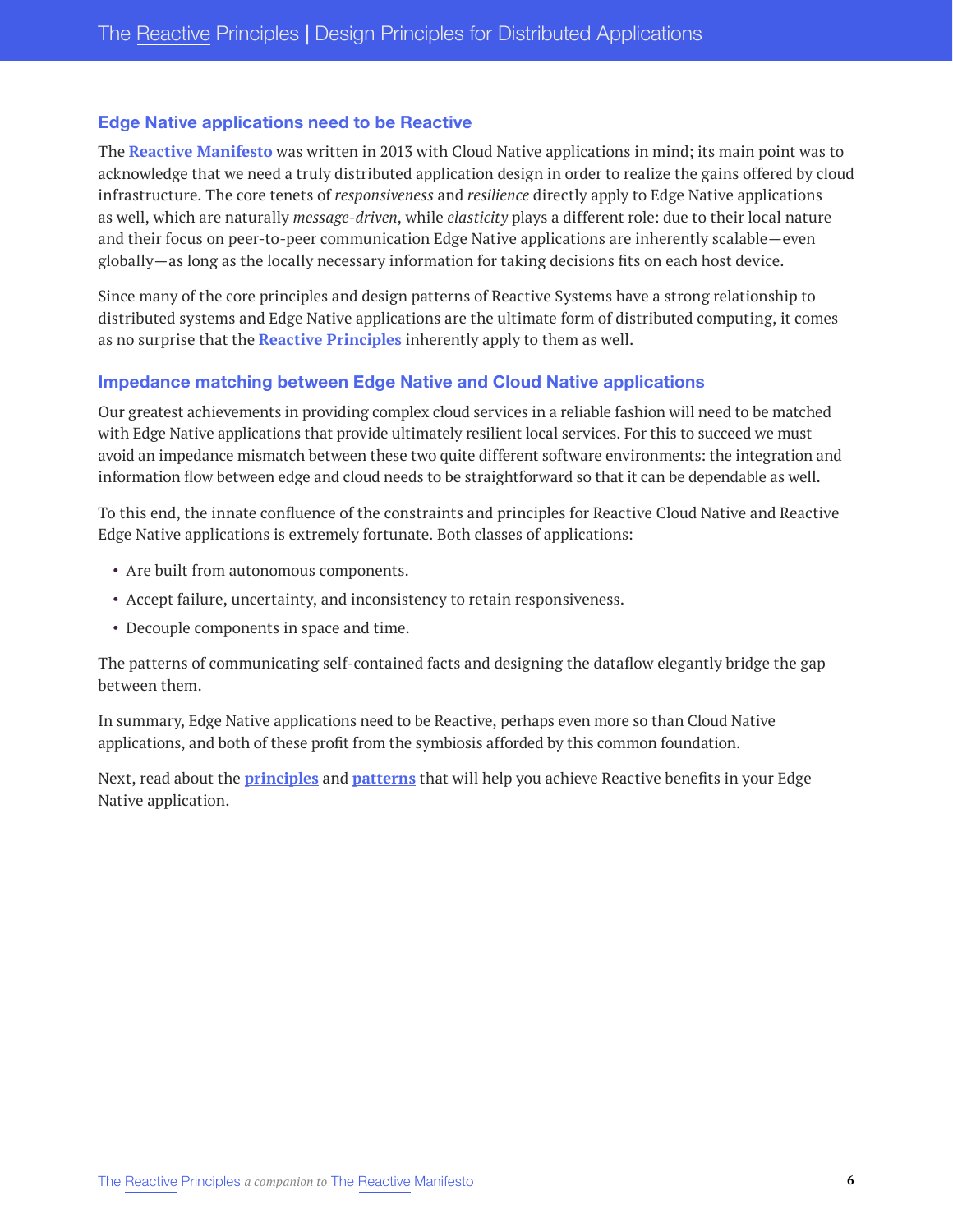# <span id="page-9-0"></span>**The Reactive Principles**

Building a Cloud Native, Edge Native, or Internet of Things (IoT) application means building and running a distributed system on unreliable hardware and across unreliable networks. An application can be considered Reactive if it embraces the principles described below into its design and architecture, and often into its programming model.

An application does not need to use Reactive approaches to apply these principles, though it can definitely help—there's a reason Reactive is used!

Most distributed systems will typically end up tackling some or all of the challenges described in the **Cloud Native** and **Edge Native** introductions, but that alone does not make them Reactive. What criteria do we use to distinguish between a "Reactive application" and one that is not Reactive? The Reactive one addresses these problems directly in its abstractions, programming models, protocols, interaction schemes, error handling, and other such areas of design and architecture. Whereas many distributed systems, unfortunately, treat these issues as an afterthought—as operational problems or infrastructure problems that are dealt with via increasingly complex technology stacks, wrappers, workarounds, and unfortunate leaky abstractions.

The rest of this section walks through foundational principles of implementing distributed systems that make an application Reactive.

## <span id="page-9-1"></span>I. Stay Responsive

#### <span id="page-9-2"></span>**Always respond in a timely manner**

Responsiveness matters. A lot. It is the face of your business and its quality of service, the last link in the chain, a bridge to your users, and the cornerstone of usability and utility.

It's easy to stay responsive during "blue sky" scenarios when everything is going as planned. It is equally important, but a lot harder, to stay responsive in the face of unexpected failures, communication outages, and unpredictable workloads. Ultimately, to your users, it does not matter that the system is correct if it cannot provide its functionality within their time constraints.

Being responsive is not just about low latency and fast response time, but also about managing changes—in data, usage patterns, context, and environment. Such changes should be represented within the application and its data model, right up to its end-user interactions; reactions to change will be communicated to the users of a component, be they human or programs, so that responses to requests can be interpreted in the right context.

Reactive, responsive applications effectively detect and deal with problems. Reactive applications focus on providing rapid and consistent response times. In the worst-case, they respond with an error message or provide a degraded but still useful level of service. This establishes mutually understood upper bounds on response latency and thereby creates the basis for delivering a consistent quality of service. Such consistent behavior in turn simplifies error handling, builds end-user confidence, and encourages further interaction.

Responsiveness can be elusive since it is affected by so many aspects of the system. It is nowhere and everywhere, influenced by everything from contention, coordination, coupling, data flow, communication patterns, resource management, failure handling, and uncertainty. It is the foundational concept that ties into, and motivates, all of the other principles.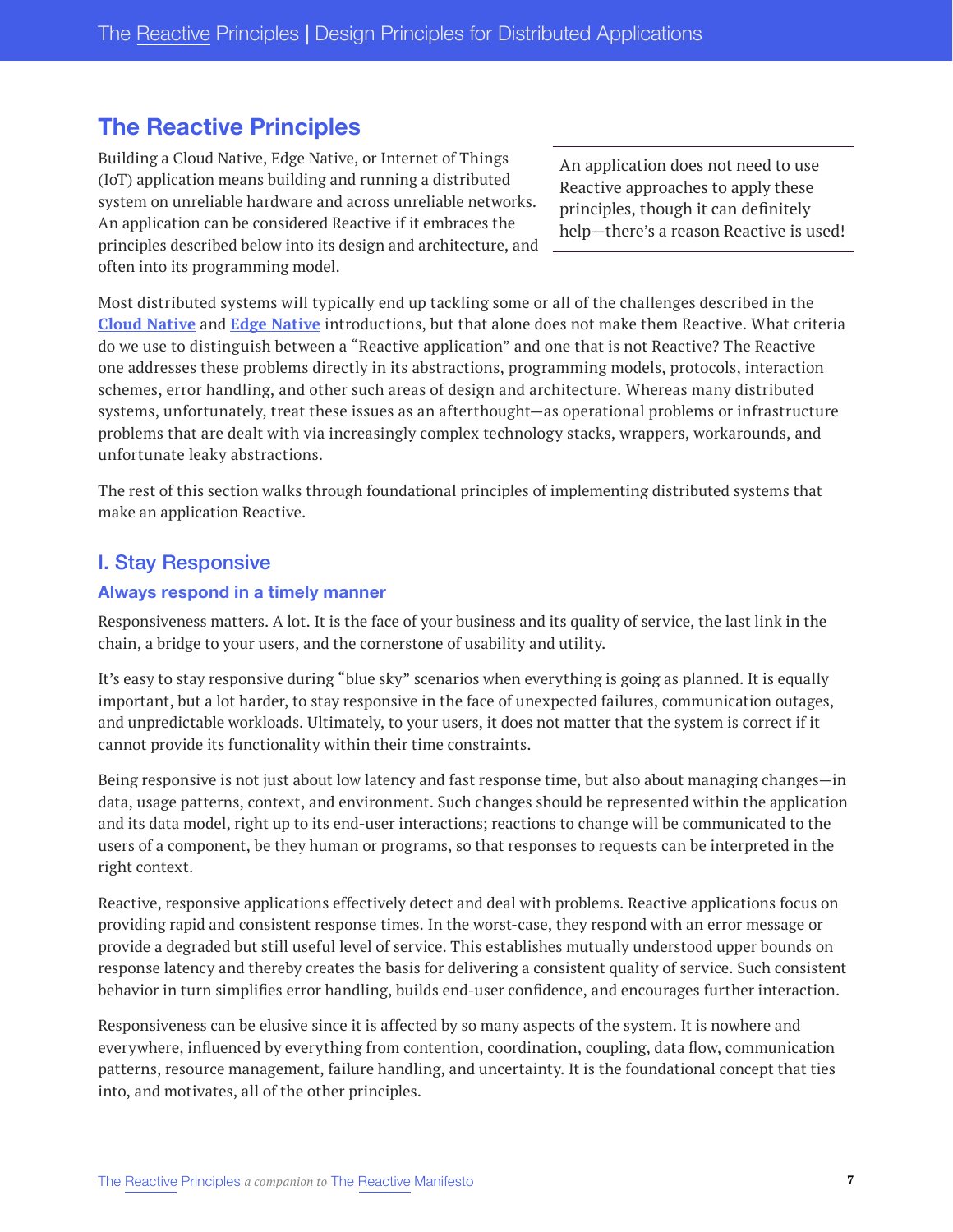## <span id="page-10-0"></span>II. Accept Uncertainty

#### <span id="page-10-1"></span>**Build reliability despite unreliable foundations**

As soon as we cross the boundary of the local machine, or of the container, we enter a vast and endless ocean of nondeterminism: the world of distributed systems. It is a scary world in which systems can fail in the most spectacular and intricate ways, where information becomes lost, reordered, and corrupted, and where failure detection is a guessing game. It's a world of uncertainty.

Most importantly, there is no "now". The present is relative and subjective, framed by the viewpoint of the observer. The fundamental problem of this world, due to the lack of consistent and reliable shared memory, is the inability to know what is happening on another node now. We must acknowledge that we cannot wait indefinitely for the information we need for a decision. As a consequence, our algorithms will lack information due to faulty hardware, unreliable networks, or the plain physical problem of communication latency. Data is out of date by the time it's acknowledged and we are forced to deal with a fragmented and unevenly outdated state of things.

Even though there are well established distributed algorithms to tame this uncertainty and produce a strongly consistent view of the world, those algorithms tend to exhibit poor performance and scalability characteristics and imply unavailability during network partitions. As a result, for distributed systems, we have had to give up most of them as a necessary tradeoff to achieve responsiveness, moving us to agree to a significantly lesser degree of consistency, such as causal, eventual, and others, and accept the higher level of uncertainty that comes with them.

This has a lot of implications: we can't always trust *time* as measured by clocks and timestamps, or *order* (**[causality](https://en.wikipedia.org/wiki/Causality)** might not even exist). Accepting this uncertainty, we have to use strategies to cope with it. For example: rely on **[logical clocks](https://en.wikipedia.org/wiki/Logical_clock)** (such as **[vector clocks](https://en.wikipedia.org/wiki/Vector_clock)**); when appropriate use **[eventual consistency](https://en.wikipedia.org/wiki/Eventual_consistency)** (e.g. certain **[NoSQL](https://en.wikipedia.org/wiki/NoSQL)** databases and **[CRDTs](https://en.wikipedia.org/wiki/Conflict-free_replicated_data_type)**); and make sure our communication protocols are **[associative](https://en.wikipedia.org/wiki/Associative_property)** (batchinsensitive), **[commutative](https://en.wikipedia.org/wiki/Commutative_property)** (order-insensitive), and **[idempotent](http://bit.ly/2veea5I)** (duplication-insensitive).

The key is to manage uncertainty directly in the application architecture. To design resilient autonomous components that publish their protocols to the world—protocols that clearly define what they can promise, what commands and events will be accepted, and, as a result of that, what behavior will trigger and how the data model should be used. The timeliness and assessed accuracy of underlying information should be visible to other components where appropriate so that they—or the end-user—can judge the reliability of the current system state.

## <span id="page-10-2"></span>III. Embrace Failure

#### <span id="page-10-3"></span>**Expect things to go wrong and design for resilience**

Reactive applications consider failure as an expected condition that will eventually occur. Therefore, failure must be explicitly represented and handled at some level, for example in the infrastructure, by a supervisor component, or within the component itself (by using internal redundancy). Requests should be answered whenever possible even in the failure case, even though *component autonomy* will already ensure that the failure remains contained in as small an area of the application's function as possible. *Decoupling in space* further allows the failure to be kept inside designated failure zones while *decoupling in time* enables other components to reliably detect and handle failures even when they cannot be explicitly communicated.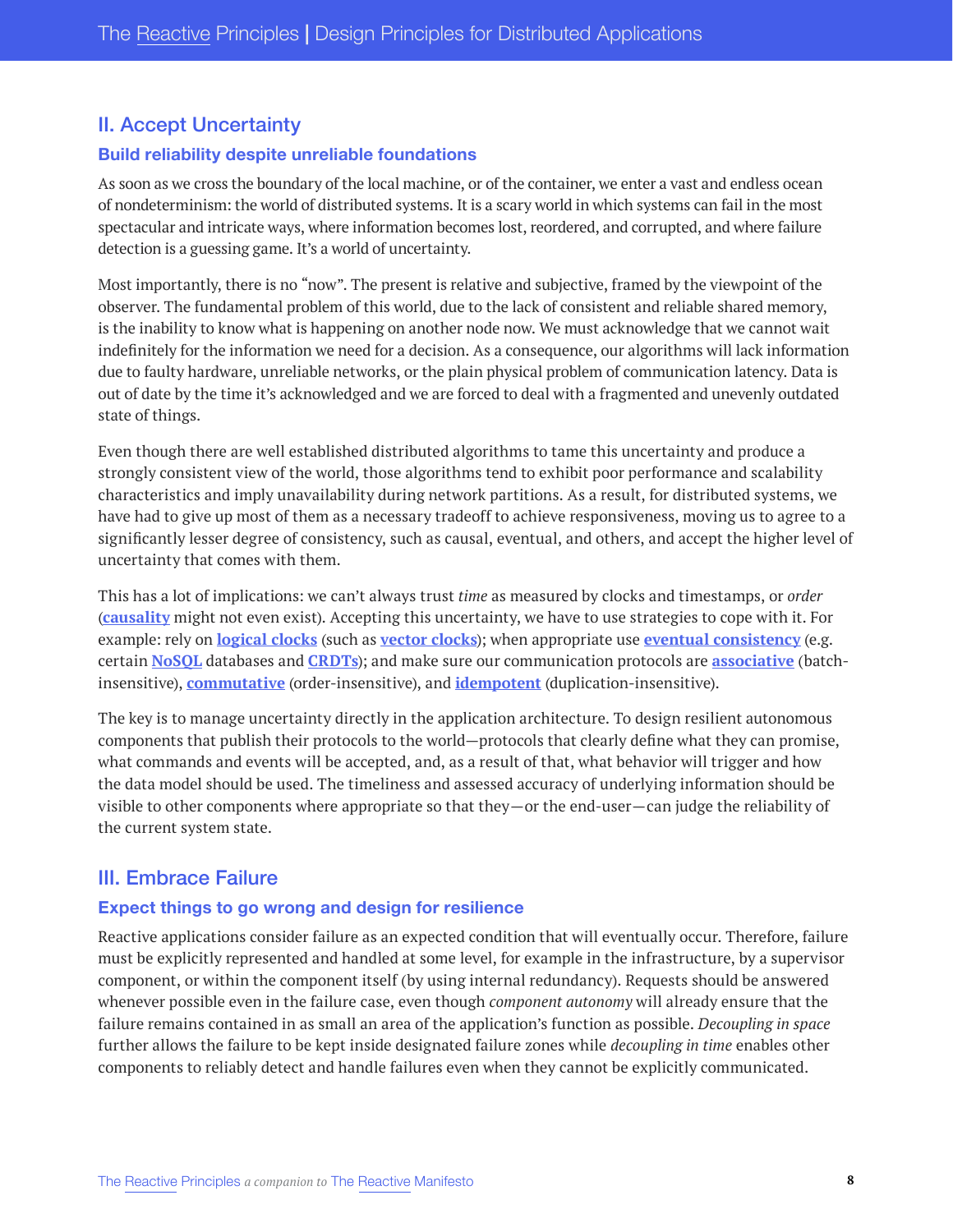An explicitly represented failure condition also allows a component to purposefully provide degraded service instead of failing silently and completely. Where possible, this can also be used to implement *self-healing* capabilities although this cannot be done in a generic fashion apart from the *let it crash* approach of killing and restarting the component—a strategy used successfully in implementations of the **[Actor](https://en.wikipedia.org/wiki/Actor_model)  [Model](https://en.wikipedia.org/wiki/Actor_model)**, e.g. **[Erlang](https://www.erlang.org/)**, **[Akka](https://akka.io/)**, **[Elixir](https://elixir-lang.org/)**, and **[VLINGO](https://vlingo.io/)**.

Following the definitions from the Reactive Manifesto, **[failure](https://www.reactivemanifesto.org/glossary#Failure)** denotes a condition that prevents a component from servicing requests, while **[errors](https://www.reactivemanifesto.org/glossary#Error)** denote normal conditions that arise in your program—e.g. due to input validation—and thus are directly signaled back to the calling component.

It's also essential to remark that failures may be undetectable.

So, it's not always possible for the application to be sure of the correctness. However, even undetectable failures should not influence the application, which should continue to operate normally.

While these are powerful capabilities, employing them in a non-reactive context (such as within the nondistributed implementation of a single component) is usually more work than using traditional mechanisms like exceptions. The best way to handle failures also depends on the particular choice of programming language and paradigm, where those using exceptions for both failures and errors profit more from the explicit representation than those that, for example, use **[sum types](https://en.wikipedia.org/wiki/Tagged_union)** (like *Either*) to return fallible results and abort the program upon failure.

Another use of explicitly represented failure is that it can be communicated as a *value* to other threads, processes, or over the network. This is used in platform and language-specific ways in various Reactive Programming techniques. For example:

- The *onError* signal in **[Reactive Streams](https://www.reactive-streams.org/)**.
- The form of throwing and catching exceptions in **[Observable](http://reactivex.io/documentation/observable.html)** streams using *async/await*.
- Only communicating the occurrence but not the nature of a failure, to ensure full encapsulation, as in the **[Actor Model](https://en.wikipedia.org/wiki/Actor_model)**.

# <span id="page-11-0"></span>IV. Assert Autonomy

#### <span id="page-11-1"></span>**Design components that act independently and interact collaboratively**

The components of a larger system can only stay responsive to the degree of autonomy they have from the rest of the system. In Reactive applications, autonomy is achieved by clearly defining the component boundaries, who owns what data and how the owners make it available, and by designing them such that each party is afforded the necessary degree of freedom to make its own decisions.

When a service calls upon another component, that component must have the ability to communicate back momentary degradations, for example, caused by overload or faulty dependencies. And it must have the freedom to not respond when that is appropriate, most notably when shedding heavy load. This requires the protocol between these components to be asynchronous and event-based, even when the used API looks synchronous—after all, we can only contain component-level failure when the protocol foresees the possibility of unsuccessful or late responses.

Another aspect of autonomy is that the boundary between the two components is crossed only via the documented protocols; there cannot be other side-channels. Only with this discipline is it possible to reason about the collaboration and potentially verify it formally (for example using **[Session Types](https://groups.inf.ed.ac.uk/abcd/)**). Many times the protocol will be trivial, like the **[request-response](https://en.wikipedia.org/wiki/Request%E2%80%93response)** message pairs, but in other cases, it may involve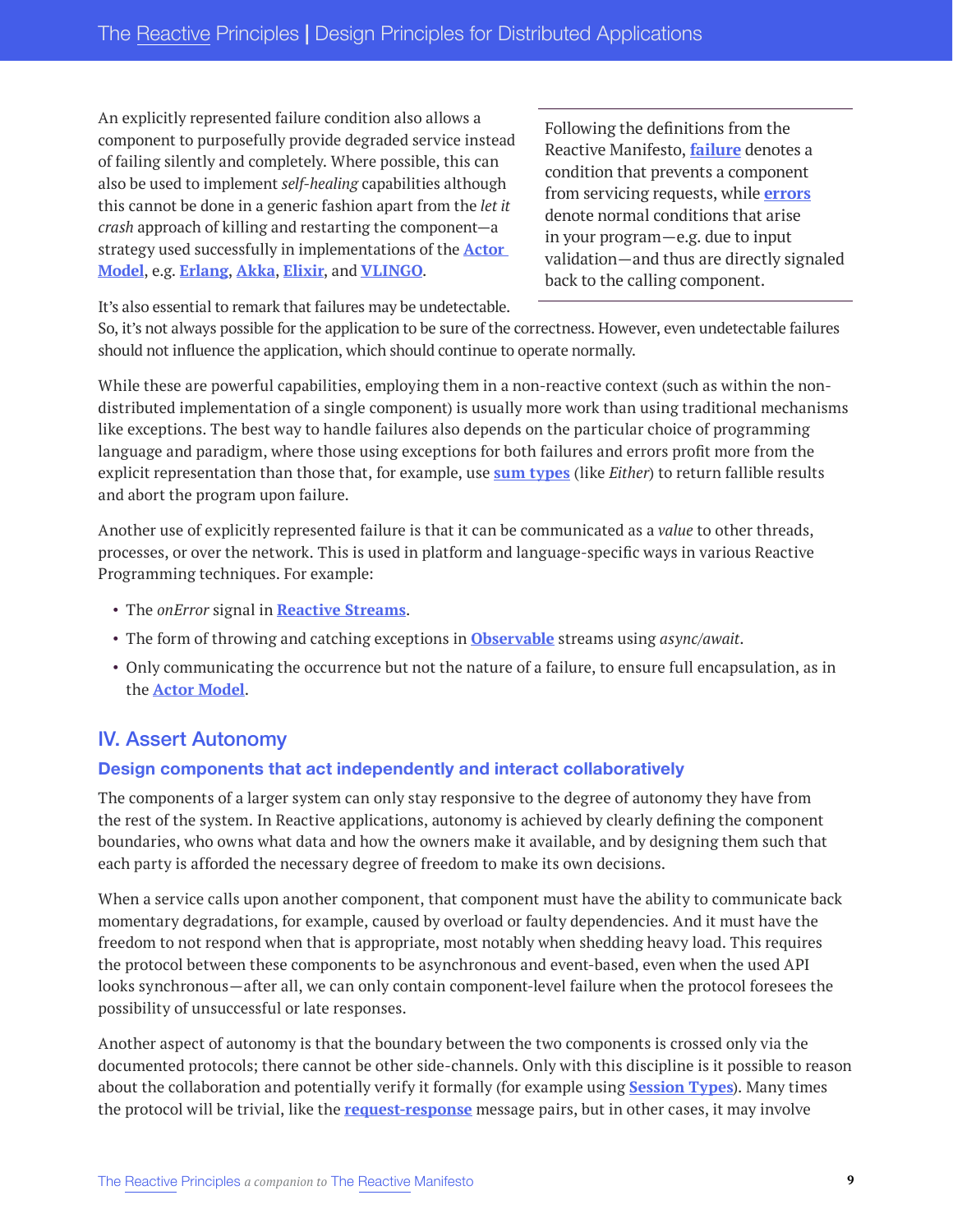back-pressure (as in **[Reactive Streams](https://www.reactive-streams.org/)**) or even complex consensus protocols between multiple parties. The important part is that the protocol is fully specified, respecting the autonomy of the participants within the communication design.

Valuable patterns that foster autonomy include: **[domain-driven design](https://martinfowler.com/bliki/DomainDrivenDesign.html)**, **[event-sourcing](https://martinfowler.com/eaaDev/EventSourcing.html)**, and **[CQRS](https://martinfowler.com/bliki/CQRS.html)**. Communicating fully self-contained *facts*—modeled closely after the underlying business domain—gives the recipient the power to make their own decisions without having to ask again for more information. CQRS separates concerns by making decisions about one part of the system in one location (one component), which can then readily be disseminated and acted upon elsewhere—possibly at a much later time.

# <span id="page-12-0"></span>V. Tailor Consistency

#### <span id="page-12-1"></span>**Individualize consistency per component to balance availability and performance**

Consistency is about guaranteeing the correctness and integrity of your application and user's data. Providing more consistency guarantees than you actually need will not add value and will only decrease the availability, efficiency, and performance of your application. It doesn't matter if you are correct if you can't serve your customers reliably.

A helpful way to think about convergence in distributed systems is that the system is always in the process of convergence but never manages to fully "catch up" and reach a final state of convergence (on a global system scale). This is why it is so important to carefully define your "units of consistency"—*small islands of strong consistency in a river of constant change and uncertainty*—that can give you some level of predictability and certainty.

When possible, design systems for **[eventual consistency](https://www.allthingsdistributed.com/2008/12/eventually_consistent.html)** or **[causal consistency](https://en.wikipedia.org/wiki/Causal_consistency)**, leveraging asynchronous processing, which tolerates delays and temporary unavailability of its participants (e.g. using an **[event-driven architecture](https://en.wikipedia.org/wiki/Event-driven_architecture)**, certain **[NoSQL](https://en.wikipedia.org/wiki/NoSQL)** databases, and **[CRDTs](https://en.wikipedia.org/wiki/Conflict-free_replicated_data_type)**). This allows the system to stay available and eventually converge, and in the case of failure, automatically recover.

**[Strong consistency](http://www.bailis.org/blog/linearizability-versus-serializability/)** (by which we mean *strict serializability*— informally it means that external observers see behavior as if they were interacting with a single, local system) is intuitive and easy to reason about but requires synchronous communication and coordination and—ultimately requires the availability of all relevant participants. These are requirements that can halt progress under failure conditions, rendering the system nonresponsive, and slow down progress in a healthy environment.

If strong consistency is inherently needed for the correctness of a use-case, it should be applied judiciously and selectively, with clearly defined consistency boundaries, keeping the unit of consistency as small as possible to retain a maximum of scalability and availability.

# <span id="page-12-2"></span>VI. Decouple Time

#### <span id="page-12-3"></span>**Process asynchronously to avoid coordination and waiting**

It's been said that "silence is golden", and it is as true in software systems as in the real world. **[Amdahl's](https://en.wikipedia.org/wiki/Amdahl%27s_law)  [Law](https://en.wikipedia.org/wiki/Amdahl%27s_law)** and the **[Universal Scalability Law](http://www.perfdynamics.com/Manifesto/USLscalability.html)** show that the ceiling on scalability can be lifted by avoiding needless communication, coordination, and waiting.

There are still times when we have to communicate and coordinate our actions. The problem with blocking on resources—for example **[I/O](https://en.wikipedia.org/wiki/Input/outputhttps://en.wikipedia.org/wiki/Input/output)** but also when calling a different service—is that the caller, including the thread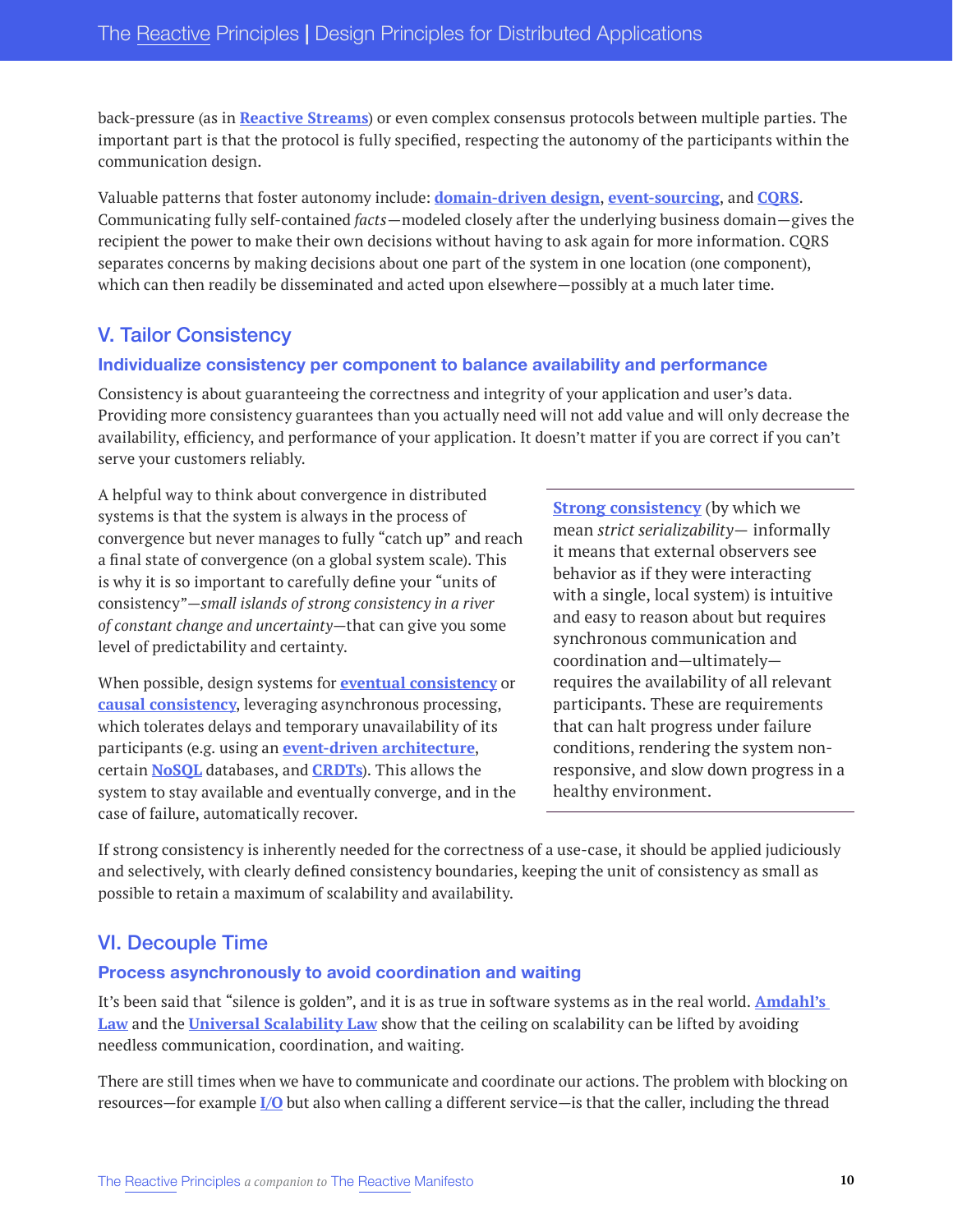it is executing on, is held hostage waiting for the resource to become available. During this time the calling component (or a part thereof) is unavailable for other requests.

This can be mitigated or avoided by employing temporal decoupling. *Temporal decoupling* helps break the time availability dependency between remote components. When multiple components synchronously exchange messages, it presumes the availability and reachability of all these components for the duration of the exchange. This is a fragile assumption in the context of distributed systems, where we can't ensure the availability or reachability of all components in a system at all times. By introducing temporal decoupling in our communication protocols, one component does not need to assume and require the availability of the other components. It makes the components more independent and autonomous and, as a consequence, the overall system more reliable. Popular techniques to implement temporal decoupling include durable message queues, append-only journals, and publish-subscribe topics with a retention duration.

With temporal decoupling, we give the caller the option to perform other work, **[asynchronously](https://www.reactivemanifesto.org/glossary#Asynchronous)**, rather than be blocked waiting on the resource to become available. This can be achieved by allowing the caller to put its request on a queue, register a **[callback](https://en.wikipedia.org/wiki/Callback_(computer_programming))** to be notified later, return immediately, and continue execution (e.g., **[non](https://www.reactivemanifesto.org/glossary#Non-Blocking)[blocking I/O](https://www.reactivemanifesto.org/glossary#Non-Blocking)**). A great way to orchestrate callbacks is to use a **[Finite State Machine](https://en.wikipedia.org/wiki/Finite-state_machine)** (FSM), other techniques include **[Futures/Promises](https://en.wikipedia.org/wiki/Futures_and_promises)**, **[Dataflow Variables](https://en.wikipedia.org/wiki/Dataflow_programming)**, **[Async/Await](https://developer.mozilla.org/en-US/docs/Learn/JavaScript/Asynchronous/Async_await)**, **[Coroutines](https://en.wikipedia.org/wiki/Coroutine)**, and composition of **[asynchronous](https://blog.colinbreck.com/maximizing-throughput-for-akka-streams/)  [functional combinators](https://blog.colinbreck.com/maximizing-throughput-for-akka-streams/)** in streaming libraries.

The aforementioned programming techniques serve the higher-level purpose of affording each component in a Reactive application more freedom in choosing to process incoming information in their own time, according to their own prioritization. As such, this decoupling also gives components more autonomy.

## <span id="page-13-0"></span>VII. Decouple Space

#### <span id="page-13-1"></span>**Create flexibility by embracing the network**

We can only create a resilient system if we allow it to live in multiple locations so that it can function when parts of the underlying hardware malfunction or are inaccessible; in other words, we need to distribute the parts across space. Once distributed, the now *autonomous* components collaborate, as loosely coupled as is possible for the given use-case, to make maximal use of the newly won independence from one specific location.

This *spatial decoupling* makes use of network communication to connect the potentially remote pieces again. Since all networks function by passing messages between nodes and since this **[message-passing](https://reactivemanifesto.org/glossary#Message-Driven)** takes time, spatial decoupling introduces asynchronous message-passing on a foundational level. Higher-level representations of this aspect are **[gRPC](https://grpc.io/)**, **[NATS.io](https://nats.io/)**, **[Apache Kafka](https://kafka.apache.org/)**, HTTP & REST—the question of whether and how the asynchronous nature of the network is surfaced in the local APIs is up to each component to decide.

A key aspect of asynchronous messaging and/or APIs is that it makes the network, with all its constraints, explicit and first-class in the design. It forces you to *design for failure* and *uncertainty* instead of pretending that the network is not there and trying to hide it behind a **[leaky local abstraction](http://bit.ly/2ve6r7J)** (e.g. network-attached disks), just to see it fall apart in the face of partial failures, message loss, or reordering.

It also allows for **[location transparency](https://www.reactivemanifesto.org/glossary#Location-Transparency)**, which gives you one single abstraction for all component interactions, regardless of whether the component is co-located on the same physical machine, in another rack, or even another data center. Asynchronous APIs allow cloud infrastructures such as discovery services and load balancers to route requests to wherever the container or VM is running while embracing the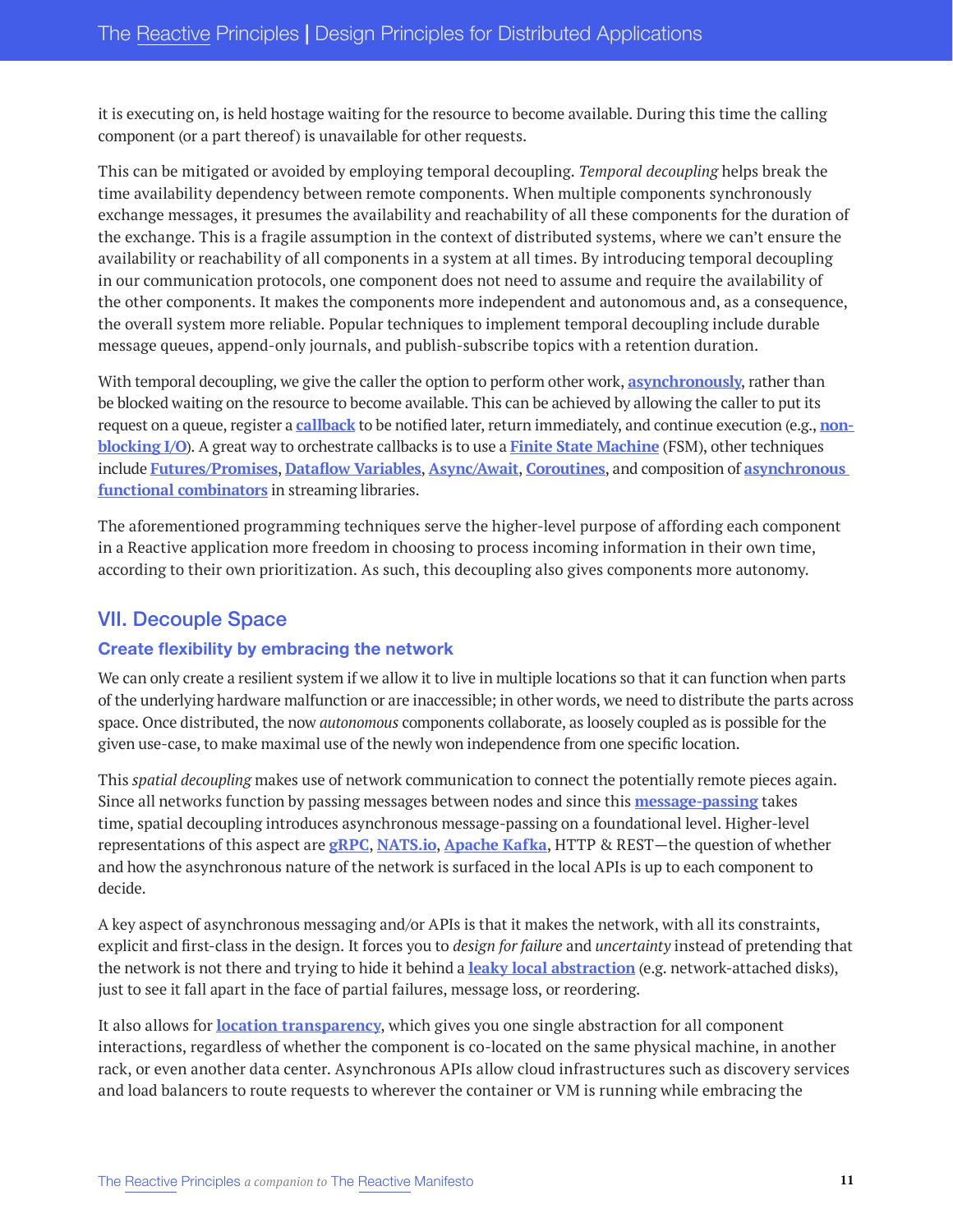likelihood of ever-changing latency and failure characteristics. This provides one programming model with a single set of semantics regardless of how the system is deployed or what topology it currently has (which can change with its usage).

Spatial decoupling enables replication, which ultimately increases the resilience of the system and availability. By running multiple instances of a component, these instances can share the load. Thanks to location transparency, the rest of the system does not need to know where these instances are located but the capacity of the system can be increased transparently, on-demand. If one instance crashes or is undeployed, the other replicas continue to operate and share the load. This capability to fail-over is essential to avoid service disruption.

# <span id="page-14-0"></span>VIII. Handle Dynamics

#### <span id="page-14-1"></span>**Continuously adapt to varying demand and resources**

Applications need to stay responsive under workloads that can vary drastically and continuously adapt to the situation—ensuring that supply always meets demand, while not over-allocating resources. This means being **[elastic](https://www.reactivemanifesto.org/glossary#Elasticity)** and reacting to changes in the input rate by increasing or decreasing the resources allocated to service these inputs—allowing the throughput to scale up or down automatically to meet varying demands.

Where resources are fixed, the scope of processed inputs needs to be adjusted instead, signaling this degradation to the outside. This can be done by discarding less relevant parts of the input data, for example: discarding older or more far-reaching sensor data in IoT applications, or shrinking the horizon or reducing the quality of forecasts in autonomous vehicles. This trades a reduction in efficiency for the sustained ability to function at all and guides design:

- Firstly, being able to make such trade-offs at runtime requires the component to be autonomous, it helps greatly if it is decoupled both in space and time and only exposes well-designed protocols to the outside. This allows for example changes to sharding and replication to be done transparently.
- Secondly, you need to be able to make educated guesses. The system must track relevant live usage metrics and continuously feed the data to predictive or reactive scaling algorithms so that it can get real-time insights into how the application is being used and is coping with the current load. This allows it to make informed decisions on how to scale the system's resources or functional parameters up or down, ideally in an automatic fashion (so-called "**[auto-scaling](https://en.wikipedia.org/wiki/Autoscaling)**").

<span id="page-14-2"></span>Finally, distributed systems undergo different types of dynamics. On the Cloud, the topology is continuously evolving, stressing the need for **[spatial decoupling](#page-13-0)**.Service availability is also subject to evolution: services can come and go at any time—a type of dynamism that emphasizes the need for **temporal decoupling**.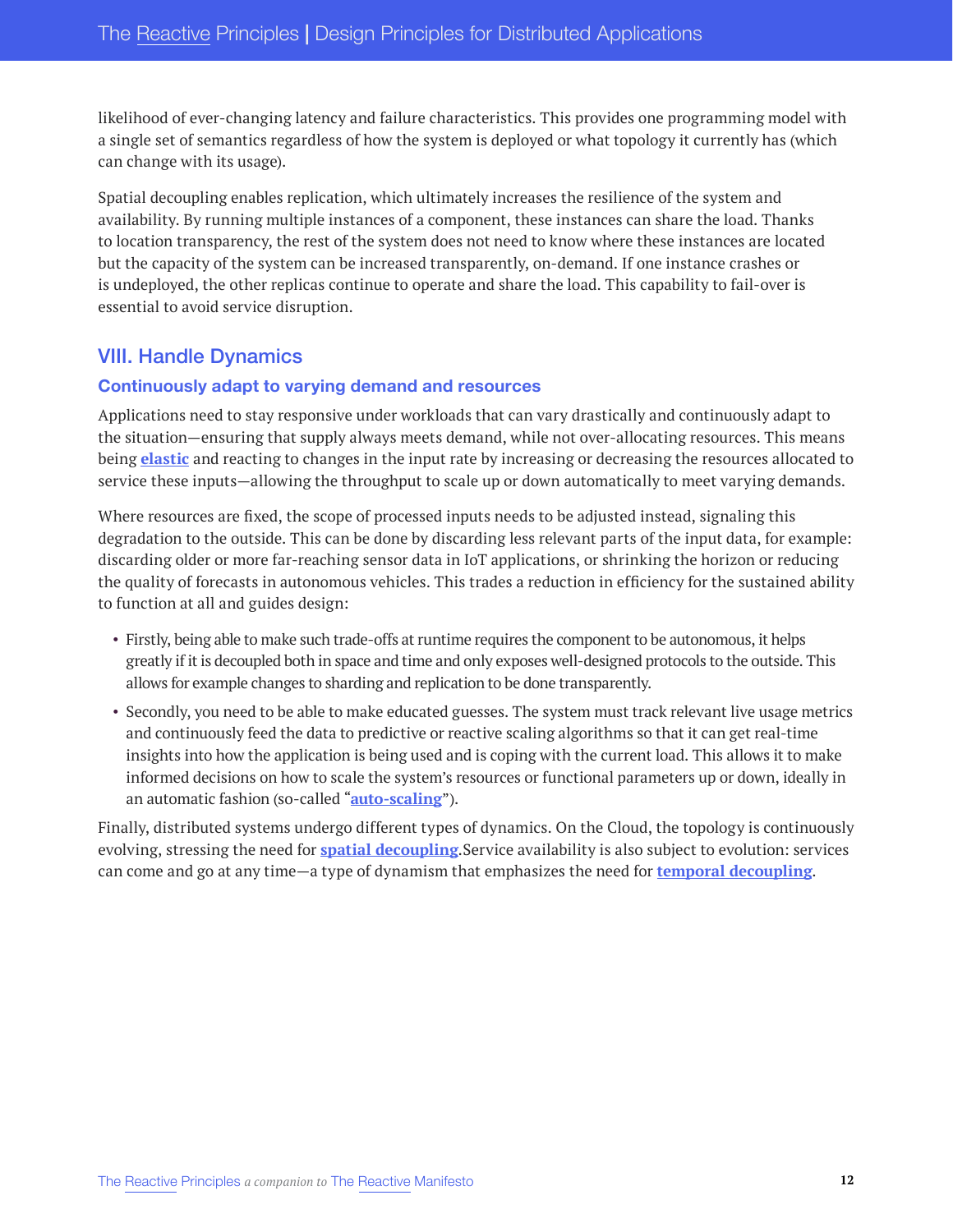# **The Reactive Patterns**

How to Design an Application that Embraces the Reactive Principles

# <span id="page-15-0"></span>1. Partition State

#### <span id="page-15-1"></span>**Divide state into smaller chunks to leverage parallelism of the system**

Distributed applications leverage parallelism of the underlying hardware by executing simultaneously on groups of computers that don't share memory. This parallel usage of multi-core servers brings the coordination and concurrency control challenge to the multi-machine level and makes the handling of state as a monolith inefficient and oftentimes impossible. Partitioning of state also helps with scalability: while each node can only store and process a finite dataset, a network of them can handle larger computational problems.

The well-established pattern that's been used by most distributed systems involves splitting the monolithic state into a set of smaller chunks, partitions, that are managed mostly independently from each other ideally into tasks that are so-called **[embarrassingly parallel](https://en.wikipedia.org/wiki/Embarrassingly_parallel)**. In this way they can leverage the available parallelism for more efficient and fault-tolerant execution.

Some data sets partition naturally, for example, accounts, purchase orders, devices, and user sessions. Others require more careful consideration of how to divide the data and what to use as a partition key.

Partitioning of state often comes with some sacrifice of consistency. The very idea of managing data partitions mostly or completely independently from each other goes contrary to the coordination protocols required to ensure guarantees that span partition boundaries, such as atomicity and isolation. For that reason, state partitioning usually requires an explicit tradeoff between performance, scalability, and fault tolerance on one hand and **[consistency](#page-12-0)** and simplicity on the other.

# <span id="page-15-2"></span>2. Communicate Facts

#### <span id="page-15-3"></span>**Choose immutable event streams over mutable state**

Mutable state is not stable throughout time. It always represents the current/latest value and evolves through destructive in-place updates that overwrite the previous value. The essence of the problem is that mutable state treats the concepts of *value* and *identity* as the same thing. An identity can't be allowed to evolve without changing the value it currently represents, forcing us to safeguard it with mutexes and the likes.

Concurrent updates to mutable state are a notorious source of data corruption. While there exist wellestablished techniques and algorithms for safe handling of updates to shared mutual state, they bring two major downsides. The complexity of these algorithms is easy to get wrong, especially as code evolves, and they require a certain level of coordination that places an upper bound on performance and scalability. Due to the destructive nature of updates to mutable state, mistakes can easily lead to corruption and loss of data that are expensive to detect and recover from.

Instead, rely on immutable state—values representing *facts*—which can be shared safely as local or distributed *events* without worrying about corrupt or inconsistent data, or guarding it with transactions or locks.

A fact is immutable and represents something that has already happened sometime in the past, something that can not be changed or retracted. It is a stable value that you can reason about and trust, indefinitely. After all, we can't change the past, even if we sometimes wish that we could. Knowledge is cumulative and occurs either by receiving new facts or by deriving new facts from existing facts. Invalidation of existing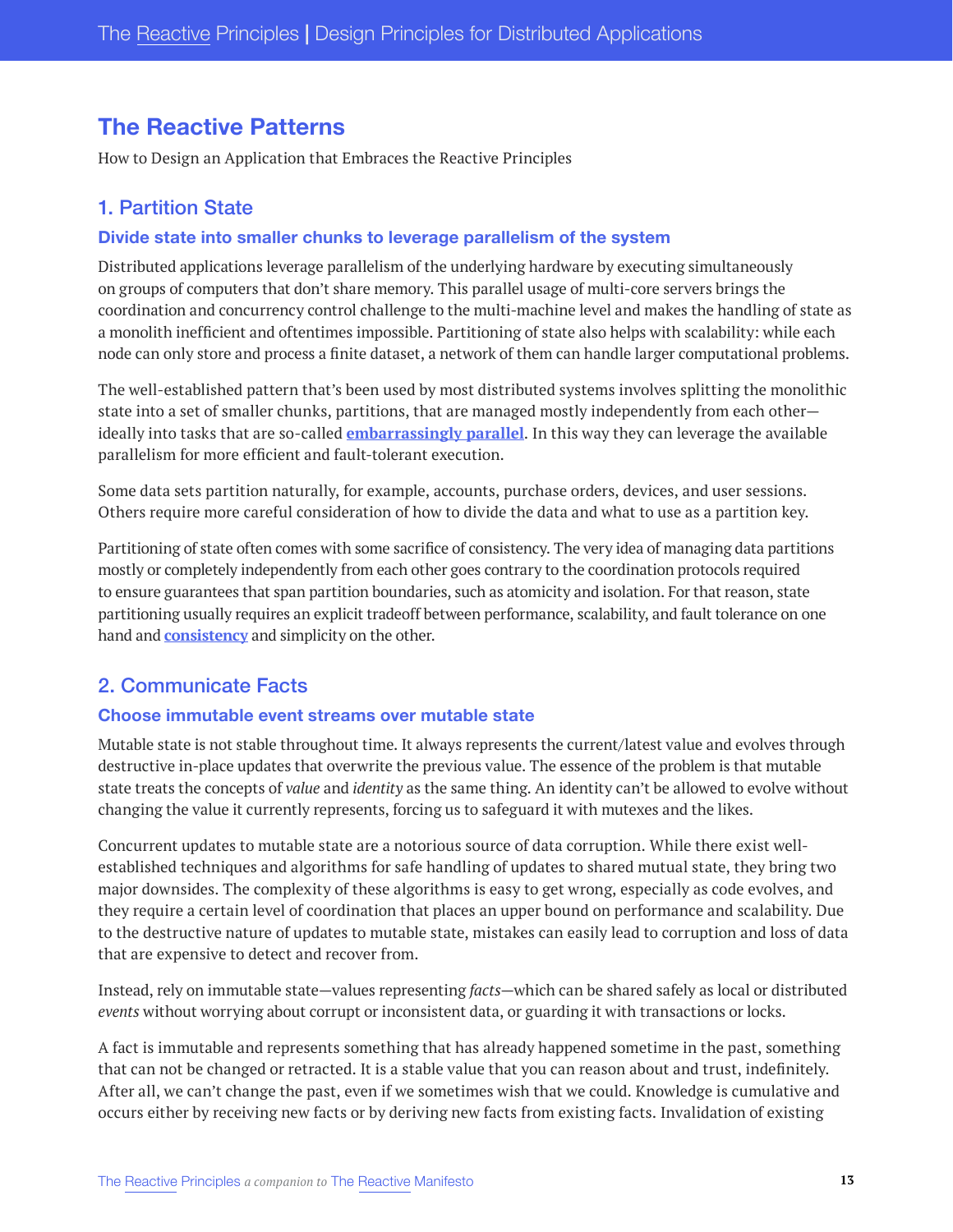knowledge is done by adding new facts to the system that refute existing facts. Facts are never deleted, only made irrelevant for current knowledge.

Facts are best shared by publishing them as *events* through the component's *event stream* where they can be subscribed to and consumed by others—components, databases, or subsystems—serving as a medium for communication, integration, and replication. *Facts* stored as *events* in an **[event log](https://engineering.linkedin.com/distributed-systems/log-what-every-software-engineer-should-know-about-real-time-datas-unifying)**, in their causal order, can represent the full history of a component's state changes through time (e.g. using the **[Event Sourcing](https://martinfowler.com/eaaDev/EventSourcing.html)** pattern) while serving reads safely from memory (called **[Memory Image](https://martinfowler.com/bliki/MemoryImage.html)**).

## <span id="page-16-0"></span>3. Isolate Mutations

#### <span id="page-16-1"></span>**Contain and isolate mutable state using bulkheads**

When you have to use mutable state, don't share it. Instead contain it together with the associated behavior, using isolated and partitioned compartments, separated by "**[bulkheads](https://docs.microsoft.com/en-us/azure/architecture/patterns/bulkhead)**" and thus adopting a **[shared](https://en.wikipedia.org/wiki/Shared-nothing_architecture)[nothing architecture](https://en.wikipedia.org/wiki/Shared-nothing_architecture)**. This contains failure, prevents it from propagating outside the failed component, limits its scope, and localizes it to make it easier to pinpoint and manage. It also avoids minor issues leading to "cascading failures" and taking down an entire system. For example, recall that validation errors are not failures but part of the normal interaction protocol of your stateful component.

Bulkheads are most easily installed by having the compartments communicate using **[asynchronous](https://www.reactivemanifesto.org/glossary#Message-Driven)  [messaging](https://www.reactivemanifesto.org/glossary#Message-Driven)**, which introduces a protocol boundary between the components, isolating them in both **time** and **[space](#page-13-0)**. Asynchronous messaging also enables observing the fluctuating demands, avoiding flooding a bulkhead, and providing a unit of replication if needed.

Only use mutable state for local computations, within the *consistency boundary* of the bulkheaded component—a *unit of consistency* that provides a safe haven for mutations, completely unobservable by the rest of the world. When the component is done with the local processing and ready to tell the world about its results, then it creates an immutable value representing the result—*a fact*— and publishes it to the world.

The bulkheaded components should ideally use single-threaded execution to simplify the programming model and avoid concurrency-related problems such as deadlocks, race conditions, and corrupt data. For example, **[Node.js](https://nodejs.org/)**, **[Akka](https://akka.io/)**, **[Disruptor,](https://lmax-exchange.github.io/disruptor/)** or implementation of the **[Reactor](https://en.wikipedia.org/wiki/Reactor_pattern)** Pattern and its variants offer this functionality.

In this model, others can rely on stable and immutable values for their reasoning, whereas each component can internally still safely benefit from the advantages of mutability (like the simplicity of coding and algorithmic efficiency), strong consistency (providing **[ACID](https://en.wikipedia.org/wiki/ACID)** semantics), and reduced coordination and contention (through the [Single Writer Principle](https://mechanical-sympathy.blogspot.com/2011/09/single-writer-principle.html)).

# <span id="page-16-2"></span>4. Coordinate Dataflow

#### <span id="page-16-3"></span>**Orchestrate a continuous steady flow of information**

Reactive shines in the creation of data-driven applications through the composition of components in workflows. Thinking in terms of dataflow, how the data flows through the system, what behavior it is triggering and where, and how components are **[causally related](https://en.wikipedia.org/wiki/Causality)** allows focusing on the *behavior* instead of the only on the *structure*. Orchestrate workflow and integration by letting components (or subsystems) subscribe to each other's *event streams*, consuming on-demand the asynchronously published facts.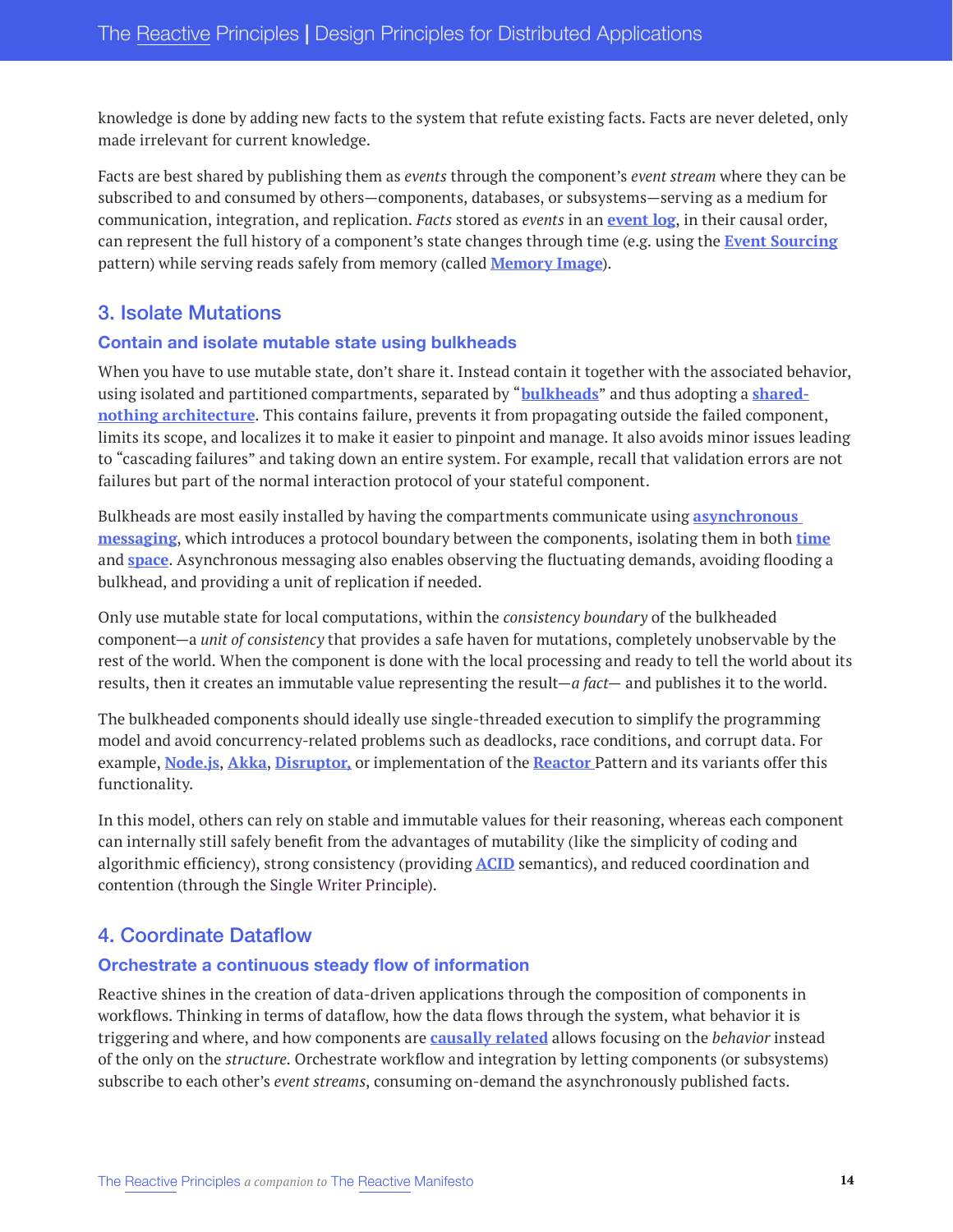Consumers should control the rate of consumption—which may well be decoupled from the rate of production, depending on the use-case. It is impossible to overwhelm a consumer that controls its own rate of consumption. This is one of the reasons some architectures employ message queues: they absorb the extra load and allow consumers to drain the work at their leisure. Some architectures design "poison-pill" messages as a way to altogether cancel the production of messages. This combination—a consumer that controls its rate of consumption and an out-of-band mechanism to halt the rate of production—supports flow control. Flow control is an obvious win at the systems architecture level, but all too easy to ignore at lower levels.

Flow control needs to be managed end-to-end with all its participants playing ball lest overburdened consumers fail or consume resources without bound. Libraries that support it natively and compose using standardized protocols can help immensely—such as the **[Reactive Streams protocol](https://www.reactive-streams.org/)** with its wide range of implementations (e.g. **[Reactor](https://projectreactor.io/)**, **[RxJava](https://github.com/ReactiveX/RxJava)**, **[Vert.x](https://vertx.io/)**, **[Akka Streams](https://doc.akka.io/docs/akka/current/stream/index.html)**, **[Mutiny](https://smallrye.io/smallrye-mutiny/)**, and **[RSocket](http://rsocket.io/)**).

Reactive Streams employ a scheme called **[back-pressure](https://www.reactivemanifesto.org/glossary#Back-Pressure)** in which the producer is forced to slow down when the consumer cannot keep up. Another scheme is to place a message queue between producer and consumer and react to the utilization of this queue, for example by giving the consumer more resources or by slowing down or degrading the functionality of the producer.

Particular care for the dataflows needs to be taken at the **edges**,where components compose and interact with each other or with third-party systems. Establishing protocols for *graceful degradation* and flow control means decreasing the likelihood of failure, and when it strikes—which it inevitably will—it is beneficial to have a control mechanism in place to manage it.

# <span id="page-17-0"></span>5. Localize State

#### <span id="page-17-1"></span>**Take ownership of data by co-locating state and processing**

In data-intensive applications and use-cases, it is often beneficial to co-locate state and processing, maintaining great **[locality of reference](https://en.wikipedia.org/wiki/Locality_of_reference)** while providing a **[single source of truth](https://en.wikipedia.org/wiki/Single_source_of_truth)**. Co-location allows for low-latency and high-throughput data processing, and more evenly distributed workloads.

One way of achieving co-location is to *move the processing to the state*. This can be effectively achieved by using **[cluster sharding](https://doc.akka.io/docs/akka/snapshot/typed/cluster-sharding.html)** (e.g. sharding on entity key) of in-memory data where the business logic is executed in-process on each shard, avoiding read and write contention. Ideally, the in-memory data should represent the single source of truth by mapping to the underlying storage in a *strongly consistent fashion* (e.g. using patterns like **[Event Sourcing](https://martinfowler.com/eaaDev/EventSourcing.html)** and **[Memory Image](https://martinfowler.com/bliki/MemoryImage.html)**).

Co-location is different from, and complementary to, **[caching](https://en.wikipedia.org/wiki/Cache_(computing))**, where you maintain read-only copies of the most frequently used data close to its processing context. Caching is extremely useful in some situations (in particular when the use-case is read-heavy). But it adds complexity around staying in sync with its master data, which makes it hard to maintain the desired level of consistency, and therefore cached data cannot be used as the single source of truth.

Another way to get co-location is to move the *state to the processing*. This can be achieved by **[replicating](https://en.wikipedia.org/wiki/Replication_(computing))  [the data](https://en.wikipedia.org/wiki/Replication_(computing))** to all nodes where the business logic might run while leveraging techniques that ensure *eventually consistent convergence* of the data (e.g. using **[CRDTs](https://en.wikipedia.org/wiki/Conflict-free_replicated_data_type)** with **[gossip protocols](https://en.wikipedia.org/wiki/Gossip_protocol)**). These techniques have the additional advantage of ensuring high degrees of availability without the need for additional storage infrastructure and can be used to maintain data consistency across all levels of the stack; across components, nodes, data-centers, and clients where strong consistency is not required.